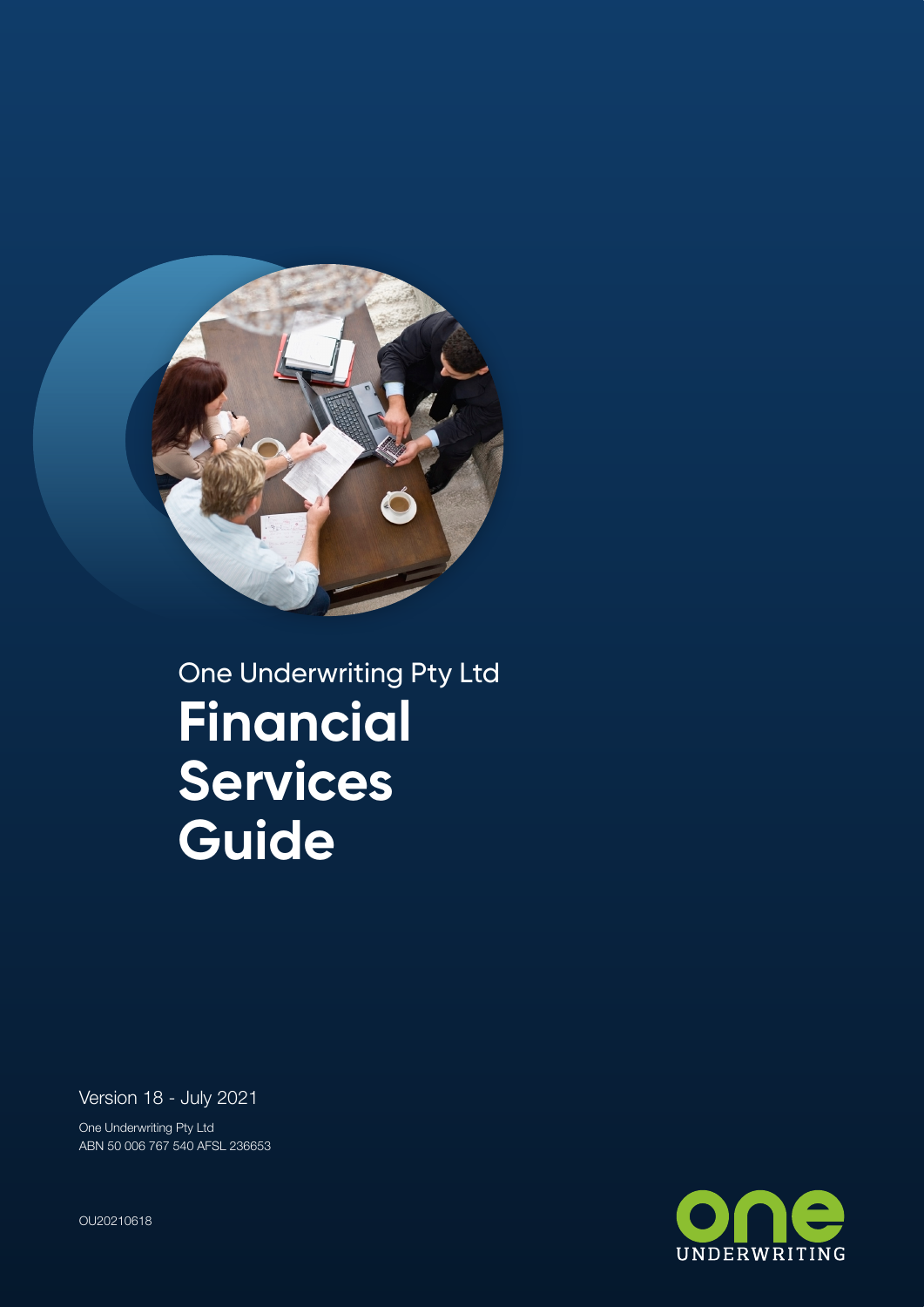# Financial Services Guide

This Financial Services Guide (FSG) explains:

- our products and services;
- our remuneration; and
- other important information.

Please take the time to carefully read this FSG and keep it safely with your policy documents.

### Introduction

One Underwriting Pty Ltd (One Underwriting) is part of the Aon Group of companies.

Our FSG contains important information about the products and services One Underwriting offers. It also explains how we, and our representatives, may be remunerated and contains details of our internal and external complaints handling procedures.

Where we provide you with financial product advice or arrange a financial product for you as a 'Retail Client' (as defined in the Corporations Act 2001 (Cth)), we are required to provide you with our FSG.

If you are buying a Retail Product (as defined in the Corporations Act 2001 (Cth)), we will, if and when required, also give you a Product Disclosure Statement (PDS). The PDS contains information from the product issuer about the product and its features to assist you in making an informed decision about whether or not to buy it.

Please tell us if you think we can improve in any way and do not hesitate to contact us with any questions that you have.

This FSG is also available on our website www.oneunderwritting.com.au.

Why we are not independent, impartial or unbiased in relation to the provision of personal advice and the impact of this on you

One Underwriting is part of the Aon Group of companies.

One Underwriting and Aon may receive remuneration or other non-monetary benefits from insurers which restricts us from referring to ourselves as independent, impartial or unbiased as it may reasonably be expected to influence the personal advice provided to you and may cause a conflict of interest. Please refer to the Conflicts of Interest section on page 4 as to how we manage Conflicts of Interest and the impact on you.

### Our products and services

We are licensed to deal in and provide advice in relation to general and certain life risk insurance products. Under our licence, amongst other things, we are able to:

- arrange general insurance and certain life risk insurance products for retail and wholesale clients to help them protect against insurable risks; and
- provide retail and wholesale clients with information and general advice about general insurance and certain life risk insurance products.

We provide our products and services:

- to licensed insurance brokers or their authorised representatives; and
- directly to the public.

### Arranging your insurances

In order to arrange your insurance, we rely on you to provide accurate and complete information. We also rely on you to carefully review all documents we give you (including policies and endorsements) containing the terms of your cover (including applicable limits, sub-limits, deductibles and your obligations) to ensure that the cover suits your needs and so that you comply with your obligations under your policies. Failure to do this may result in uninsured losses. Please advise us immediately if you notice any mistakes of fact or believe the contents do not address your needs.

Please note that we cannot guarantee the availability of insurance for your particular risks or the solvency of insurers.

# Who do we act for?

In most cases, our products and services are provided on behalf of the insurer who is issuing the relevant product. Where we distribute insurance products, we do so pursuant to a 'binding authority' given to us by the insurer who underwrites the insurance cover and we will disclose this to you.

### Will you receive tailored advice from us?

No. The advice we provide is general in nature. We do not provide personal advice. The advice we give does not take into account any of your particular objectives, financial situation or needs. For this reason, before you act on our general advice, you should consider the appropriateness of the advice taking into account your own objectives, financial situation and needs. Before you make any decision about whether to acquire a policy offered by One Underwriting, you should obtain and read any applicable PDS or otherwise the policy terms and conditions and, if necessary, seek independent advice from your insurance broker.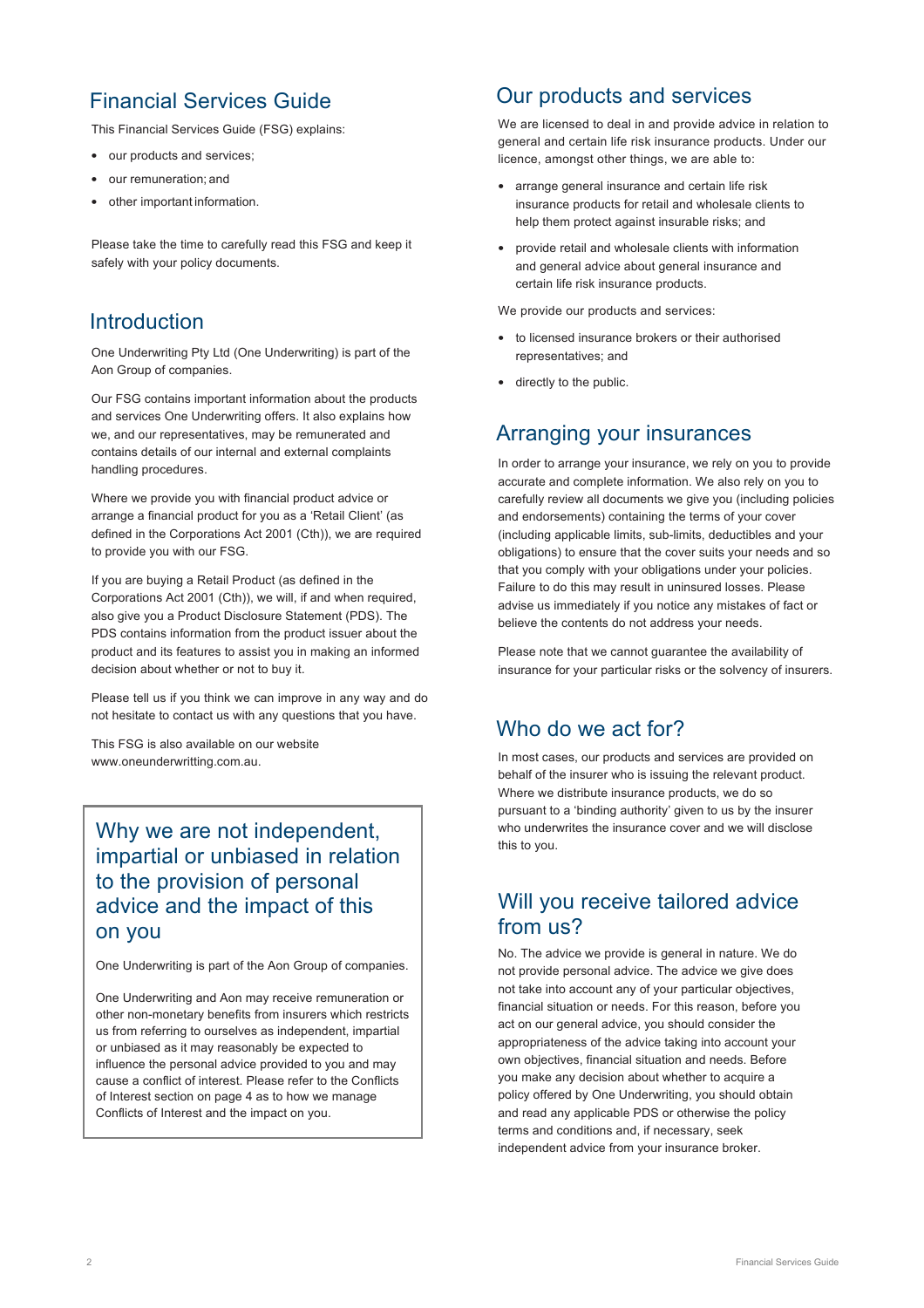### Our remuneration

Unless we have agreed in writing otherwise, our remuneration will comprise the following:

- for arranging your insurances, we usually receive a commission paid by the insurer. This type of remuneration is standard for insurance brokers and underwriting agents and our rates of commission typically range between 0% and 40% of the premium (before taxes and statutory charges), depending on the type of insurance. Different insurers may pay different rates of commission; and
- a service administration charge for policy invoicing, premium collection and remittance, for issuing policies and other insurance administration work. This charge will appear on your invoice and will vary depending on the work involved and the commission we receive.

Please note that we treat our remuneration as fully earned when we issue you with a tax invoice, unless we have a written agreement with you that varies this statement.

You agree that we may retain all our commission, fees and other remuneration in full in the event of any mid-term cancellation of a policy or future downward adjustment of premium. However, where you cancel your insurance policy under a statutory cooling-off entitlement, we will refund to you any part of our remuneration already paid to us for that policy at the date of cancellation (other than the service administration charge) or as otherwise required by the terms of your policy. You also agree that the insurer and One Underwriting may offset such remuneration from any premium refund you are entitled to.

A surcharge may apply to all credit card payments. The nominated surcharge will be displayed on your invoice.

We want to be entirely transparent about our remuneration so please ask us if you want more information or have any questions.

### Do we receive any other remuneration for our service?

### **Interest**

Our standard credit terms for premium payments are 14 days from the date of invoice unless our agreement with you or our tax invoice to you specifies another date.

### **Aon Group**

One Underwriting is part of a large financial and professional services group of companies (Aon Group). There are other parts of the Aon Group that may earn and retain remuneration in connection with insurance we deliver to you as described below. However, these are kept separate and distinct from the services that we provide to you so that they do not influence in the delivery of our services or recommendations to you. The following are more frequent examples.

### **Reinsurance Broking**

The Aon Group has separate reinsurance broking companies that arrange insurance for insurers (called reinsurance). In some cases, an insurer may ask one of our reinsurance broking companies to arrange reinsurance in respect of insurance purchased by you, in which case that company may also earn commission or other remuneration.

### **Profit Share Arrangements**

We or another Aon Group company may sometimes receive additional remuneration from insurers, their agents (such as third-party administrators) and other service providers through profit commissions on certain products where they are legally permissible and meet standards and controls to address conflicts of interest. Because the amount of the profit share earned may vary depending on factors relating to performance of a portfolio over a given period, the amount of profit commission attributable to any particular product will typically not be known at the time of placement. We will not recommend a product to you unless it is suitable for your needs.

If we receive a profit share in relation to a product we recommend to you, we will advise you at the time of recommendation.

### **Non-monetary Benefits**

One Underwriting and its staff may also receive non– monetary benefits from insurers such as sponsorships of conferences and client functions and meals and entertainment. One Underwriting has, and monitors compliance with, a policy that ensures that these do not create a conflict with your interests.

### **Investment Portfolio**

Companies in the Aon Group hold equity and loan stock in other companies as part of our investment portfolio. These companies may occasionally be utilised in the delivery of the services we provide and sometimes some of these companies may have an interest in Aon. You can view details at http://www.aon.com/about-aon/corporategovernance/guidelines-policies/market- relationship.jsp. We will specifically notify you where we have a material interest in any company involved in the services we provide that is not obviously part of the Aon Group.

Should you require further information regarding any of the above forms of indirect remuneration or benefits please contact your One Underwriting Client Relationship Manager.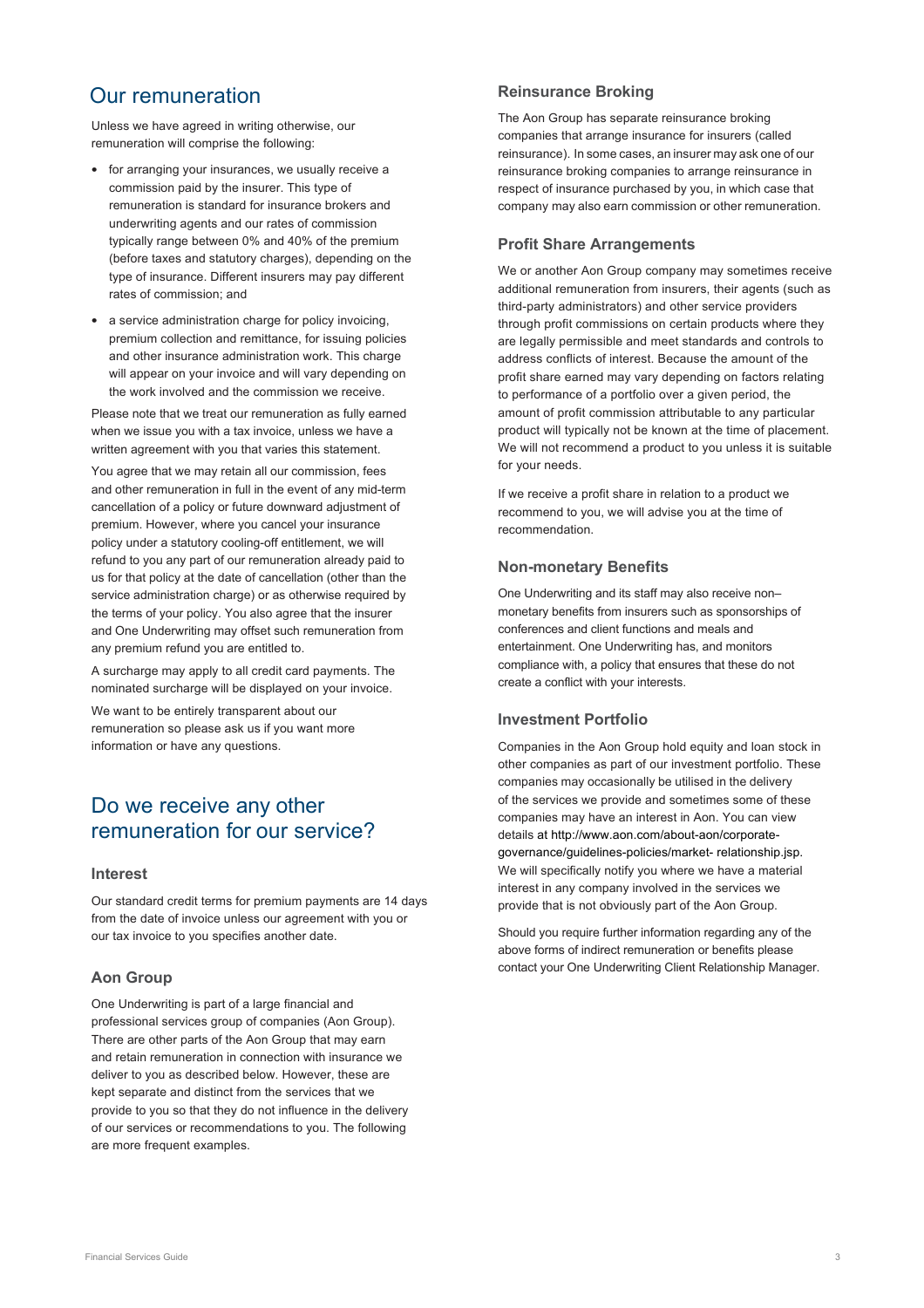# Other important information

### **Duty of Disclosure**

Before you enter into a contract of insurance, you have a duty under the Insurance Contracts Act 1984 (Cth) (ICA) to disclose anything that you know, or could reasonably be expected to know, or in the case of consumer contracts (as defined in Part IV of the ICA) (Consumer Contracts) to take all reasonable care to disclose anything that you know, or could reasonably be expected to know, that may affect the insurer's decision to insure you and on what terms. You have that duty after proposal, and up until the time the insurer agrees to insure you. You have the same duty before you renew, extend, vary or reinstate a contract of insurance.

You do not need to tell the insurer anything that:

- reduces the risk that is insured:
- is common knowledge;
- your insurer knows or should know as an insurer; or
- the insurer waives compliance with your duty of disclosure.

If you are uncertain about whether or not a particular matter should be disclosed to the insurer, please contact your One Underwriting Client Manager.

### **Non-disclosure**

If you fail to take reasonable care in disclosing information to us in the case of Consumer Contracts, or do not tell your insurer anything you are required to, the insurer may cancel your contract or reduce the amount that it is required to pay you if you make a claim, or both. If your failure to disclose is fraudulent, the insurer may refuse to pay a claim and treat the contract as if it never existed.

### **Conflicts of Interest**

Conflicts of interest may arise in circumstances where some or all of your interests as our client are, or may be, inconsistent with some or all of our interests.

Aon has a conflict of interest policy and procedure, including training and monitoring, to ensure we are aware of and manage any conflict of interest. Our company, staff and our representatives must comply with this policy and procedure.

Where a conflict is unavoidable, we will consult with you and manage the conflict in such a way as to avoid prejudice to any party.

### **Professional Indemnity Insurance**

In accordance with the requirements of the Corporations Act 2001 (Cth), One Underwriting maintains adequate Professional Indemnity insurance. This insurance cover extends to claims in relation to our conduct as an Australian Financial Services Licence holder and our employees and representatives both past and present, to compensate clients or their beneficiaries for loss or damage suffered if we provide negligent advice.

### **Premium and Invoice Calculations**

We adopt industry practice in calculating local statutory charges.

All amounts referred to in our invoices, unless stated otherwise, are to be treated as exclusive of GST. Where the invoice is for a foreign currency amount, any applicable GST is converted to Australian dollars at the exchange rate published by the Reserve Bank of Australia at 4pm on the business day prior to the date of the invoice.

We make every effort to correctly determine the premium and statutory charges that apply to your insurance, however, occasionally, errors can occur. We may correct any such error and (except to the extent prohibited by law) we will not be responsible for any loss you suffer as a result of the error or its correction.

#### **One Underwriting representatives' salaries, commissions and fees**

Our employees receive an annual salary which may include a bonus based on performance. They may also from time to time be eligible to receive incentives or bonuses based on service, retention and increasing new business.

# **Privacy**

We value the privacy of personal information and are bound by the Privacy Act 1988 (Cth) (Privacy Act) when we collect, use, disclose or handle personal information. We collect personal information to offer, provide, manage and administer the many financial services and products we and our group of companies are involved in (including those outlined in this FSG).

Further information about our privacy practices can be found in our Privacy Policy that can be viewed on the One Underwriting website at www.oneunderwriting.com.au or alternatively, a copy can be sent to you on request. Please contact One Underwriting or visit our website if you wish to seek access to, or to correct, the personal information we collect or disclose about you.

One Underwriting may use data gained whilst delivering our insurance products and services in an anonymous way and for statistical purposes, subject to compliance with applicable legislation including the Privacy Act.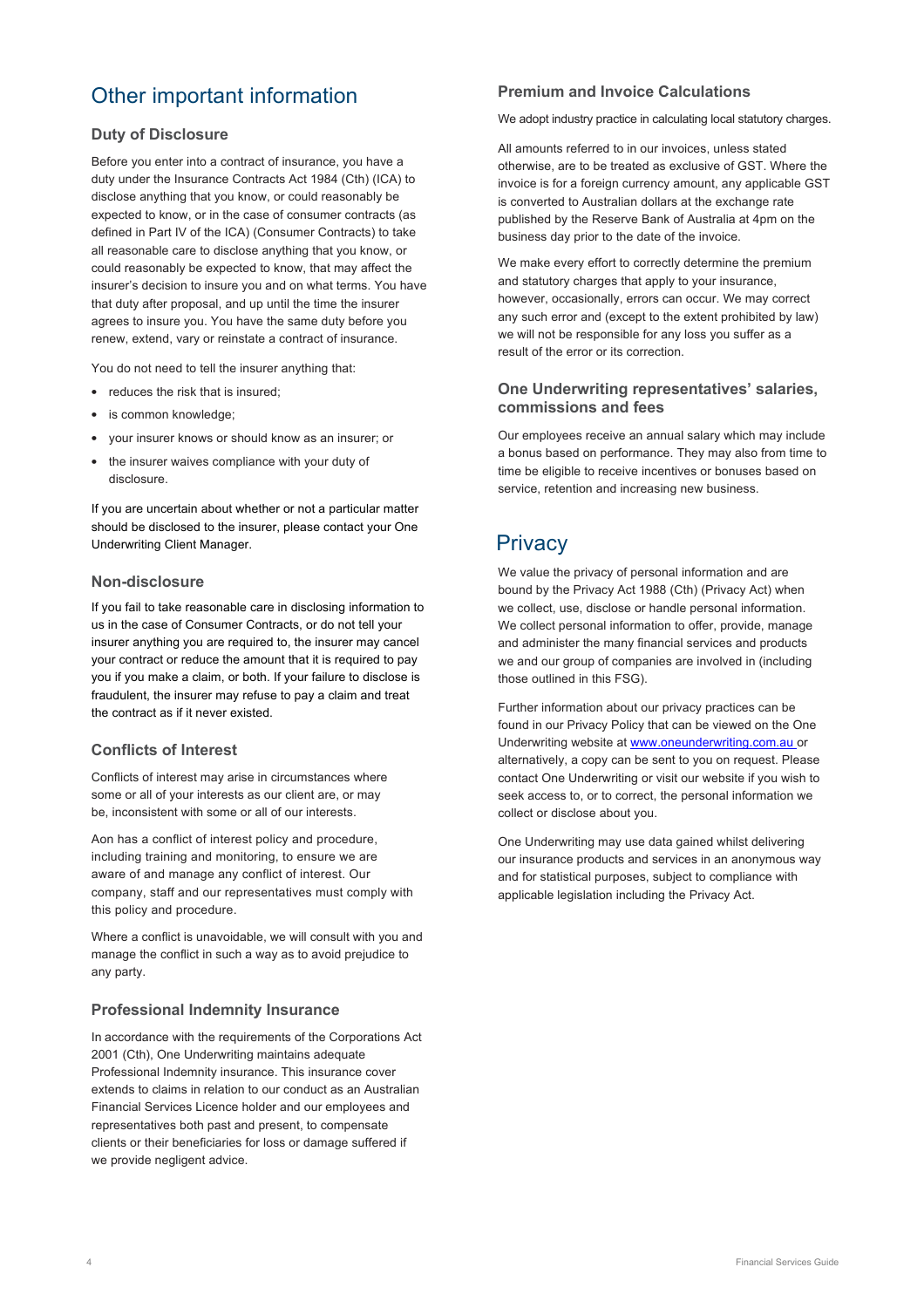# General Insurance Code of Practice

One Underwriting is bound by the General Insurance Code of Practice (the Code). The Code sets out the standards that general insurers must meet when providing services to their customers, such as being open, fair and honest. It also sets out timeframes for insurers to respond to claims, complaints and requests for information from customers. The Code covers many aspects of a customer's relationship with their insurer, from buying insurance to making a claim, to providing options to those experiencing financial hardship, to the process for those who wish to make a complaint.

The Code is available from the General Insurance Code of Practice website at www.codeofpractice.com.au.

# Service Issues and Complaints

We are committed to providing quality services to our clients. This commitment extends to giving you easy access to people and processes that can resolve a service issue or complaint.

If you have a complaint about the service we have provided to you, please address your enquiry or complaint to the staff member providing the service, or phone 1300 000 663 during normal office hours.

If we are not able to resolve the issue immediately, or within five days, we will refer it to the Complaints Officer, who will review the complaint and advise you in writing of the expected time for resolution.

You can also refer your service enquiry or complaint to the Complaints Officer at any time by email to oneunderwriting@oneunderwriting.com.au.

One Underwriting's Complaints Officer will identify actions to remedy the complaint where possible and endeavour to provide you with a decision within 20 business days of the date of notification of your complaint.

If your complaint is complex and may take longer than 20 business days to resolve, we will advise you of the expected timeframe required to address your complaint and will keep you informed of its progress.

If you are dissatisfied with One Underwriting's final response to your complaint, you may be able to refer your complaint to the Australian Financial Complaints Authority (AFCA).

AFCA is an independent external dispute resolution scheme approved by the Australian Securities and Investments Commission (ASIC) and its services are free to you. We are a member of this scheme and we agree to be bound by its determinations about a dispute.

Please note that before AFCA can investigate your complaint, they do require you to have first provided us with the opportunity to address the complaint.

Further details regarding AFCA can be obtained from their website (www.afca.org.au), or alternatively you can contact AFCA as follows:

Phone:1800 931 678 (free call) Email: info@afca.org.au Mail: Australian Financial Complaints Authority GPO Box 3, Melbourne VIC3001

### **Complaints relating to a Lloyd's policy**

Complaints that involve a policy bound by a Lloyd's market are subject to the requirements of the General Insurance Code of Practice.

Please refer your complaint to the One Underwriting's Complaint Officer using the contact details above.

We will acknowledge receipt of your complaint and do our utmost to resolve the complaint to your satisfaction within 10 business days.

If we cannot resolve your complaint to your satisfaction, we will escalate your matter to Lloyd's Australia who will determine whether it will be reviewed by their office or the Lloyd's UK Complaints team. Lloyd's contact details are:

Lloyd's Australia Limited Email: idraustralia@lloyds.com Telephone: (02) 8298 0783 Post: Suite 1603 Level 16, 1 Macquarie Place, Sydney NSW 2000

A final decision will be provided to you within 30 calendar days of the date on which you first made the complaint unless certain exceptions apply.

You may refer your complaint to AFCA (using the AFCA contact details above), if your complaint is not resolved to your satisfaction within 30 calendar days of the date on which you first made the complaint or at any time.

Your complaint must be referred to AFCA within two years of the final decision, unless AFCA considers special circumstances apply. If your complaint is not eligible for consideration by AFCA, you may be referred to the Financial Ombudsman Service (UK) or you can seek independent legal advice. You can also access any other external dispute resolution or other options that may be available to you.

For full details of this process, please refer to the Lloyd's Complaint Handling Guidelines which can be found on Lloyd's website at www.lloyds.com.